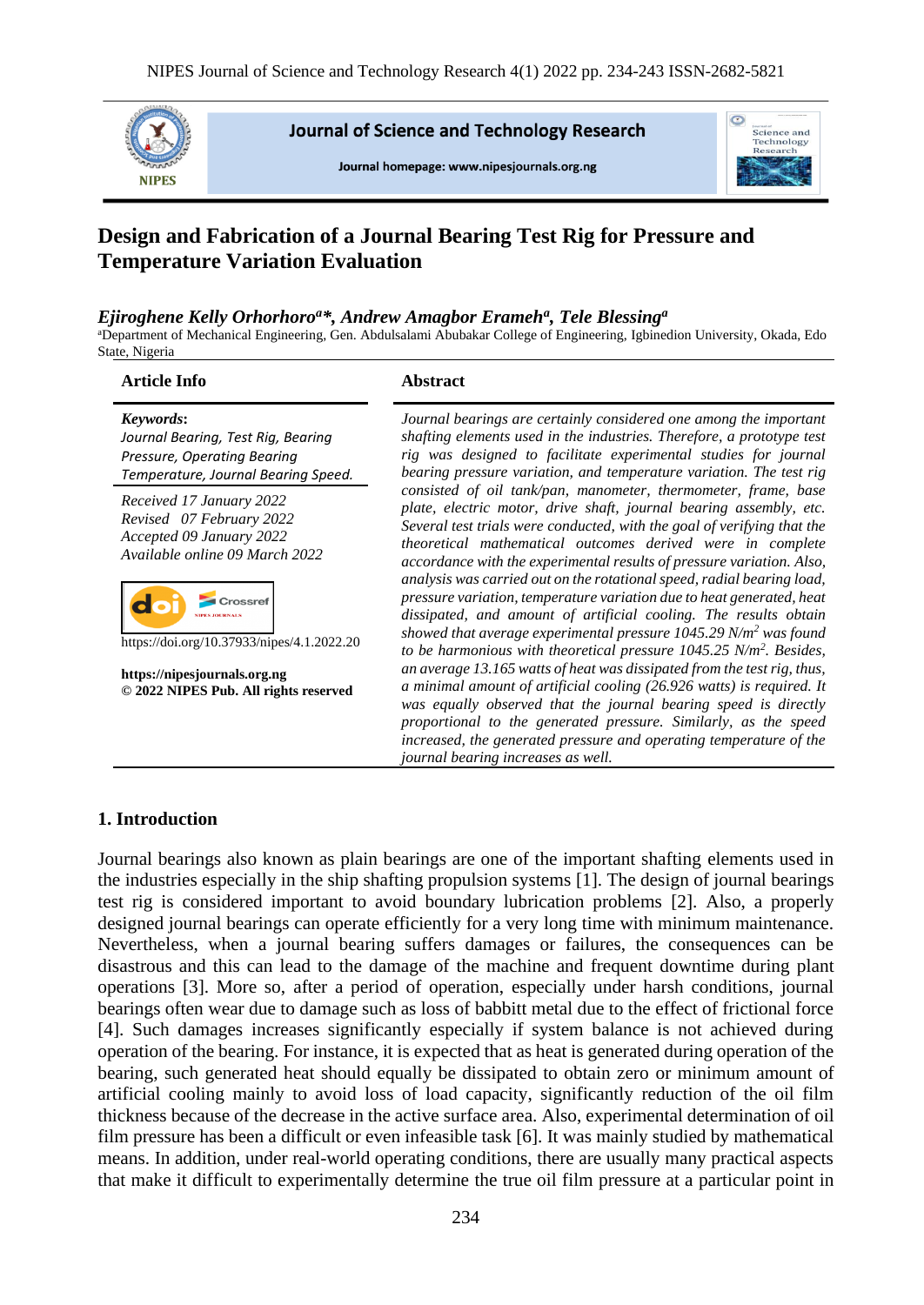time. Such as extremely thin or thick oil film which causes defect in geometry or dynamic variability in the bearing.

The journal bearing test rig is an apparatus for investigating the distribution of pressure in the sliding contact bearings, and the load carrying capacity at different bearing loads, operating temperature and speed [5]. Dynamically, loaded journal bearing designs need to be cost effective in terms of time and effort to avoid bearing failure by maintaining bearing performance at optimal levels. Journal bearings should function properly with a sufficient thickness of lubricating film. In addition, the operating temperature rise should be small enough to prevent the bearings from melting or seizing. It is equally important that the quantity of lubricant flow should be sufficient to check the rise in the operating temperature, while avoiding excessive churning losses [6-7]. The operating characteristics of journal bearings can be divided into static state and dynamic states [8]. Static characteristics include bearing load capacity, lining temperature, power loss, and the amount of oil required during operation. Bearing load capacity is often measured either by eccentricity, which is directly related to minimum film thickness, or by maximum pad temperature [9]. The dynamic performance of a bearing is usually characterized by its stiffness and damping characteristics. However, these properties interact with the rotor system determines a machine's overall vibrational behaviour [10].

Furthermore, journal bearing designers usually try to select the design variables within restrictions by a trial-and-error technique using bearing design charts obtained from the bearing characteristic analysis. Although, this approach only guarantees acceptable solutions, but it does not necessarily produce the optimum solutions. Besides, even in the case that the bearing designers manage to get the optimum solutions successfully by such a method, a significant amount of working time and cost will be needed to complete the optimum design of high-speed journal bearings [11-12]. Thus, evaluating useful parameters of journal bearings such pressure, operating temperature, speed, and how they affect journal bearings when in use for optimum performance is necessary and this can best be achieved if a prototype machine is produced. Besides, the development of the journal bearing test rig in the past faces several limitations in its design, such as vibration, lack of enough clearance in shafting fitting, pressure not attaining steady state. Therefore, as a result of the aforementioned limitation [12], it is necessary to develop an improve journal bearing test rig that can establish a better relationship between applied load, speed, operating pressure, coefficient of friction, heat generated, heat dissipated, and amount of artificial cooling require for optimum journal bearing performance.

# **2. Materials and Method**

Design considerations were selected and this was mainly to identify some problems which could hindered effective performance. As such, effort was geared to identify these factors and constraints as put together; functionality, reliability, manufacture, durability, cost, and safety. Two conceptual designs were drawn. First design concept consists of an electric motor, journal shaft, bearing sleeve, oil tank, weight hanger, plumber block, frame etc. The power required to drive the shaft inserted in the bearing sleeve is given by the electric motor. To aid a smooth operation, a lubricant would be supplied through oil tube connected to the bearing from the oil tank (reservoir), which also creates a pressure head at required height. Due to rotation of shaft and load on the sleeve, a load bearing pressure is created. Also, in this region of load bearing pressure, a certain amount lubricant is pumped out through the holes provided through the sleeve. The difference inlet height and outlet pressure heads help in calculating the pressure at the specific point on the sleeve. Figure 1 shows the isometric view of design concept one.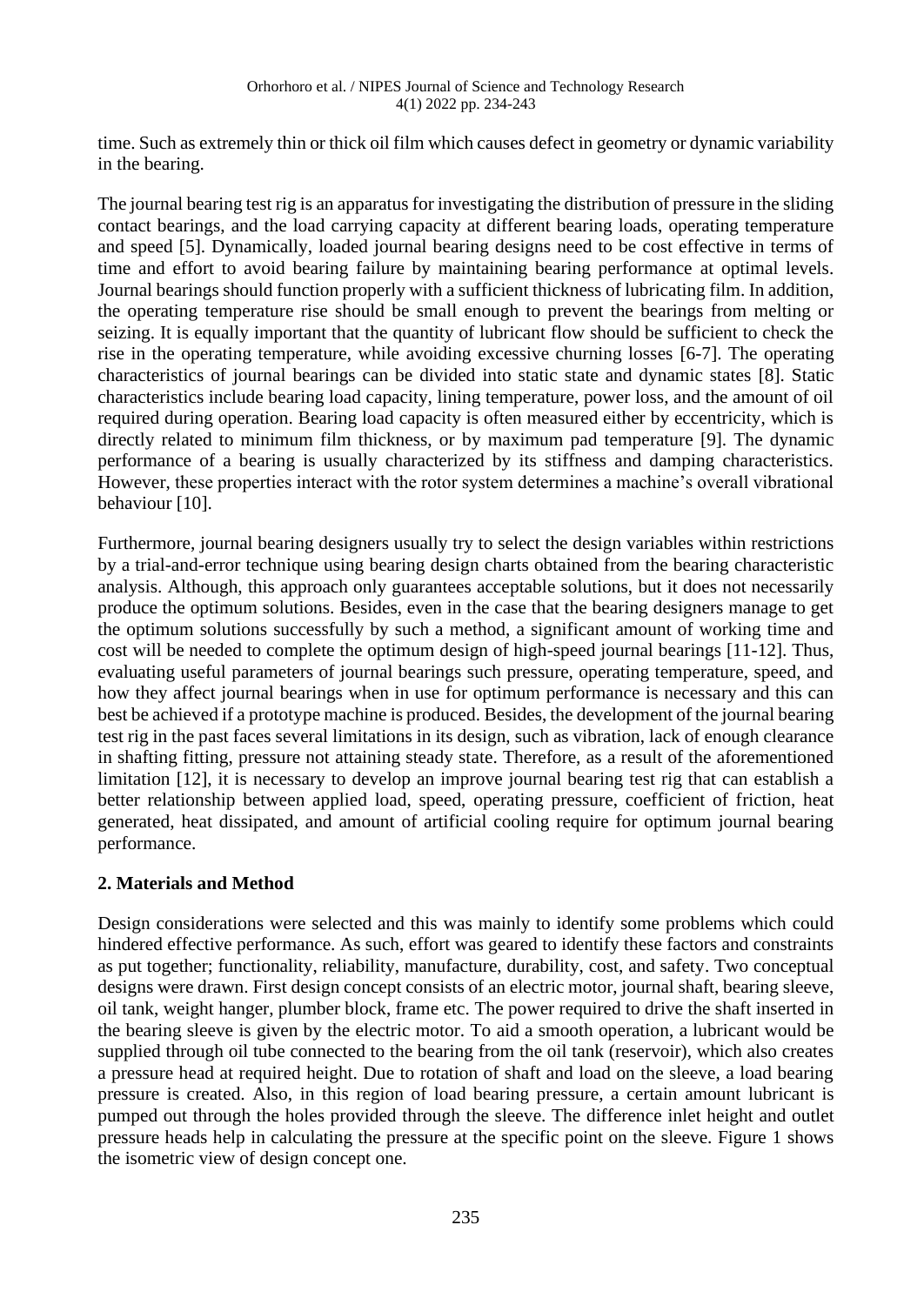

Figure 1. Isometric view of first design concept

Second design concept uses an electric motor, journal shaft, oil tank, manometer bored holes, journal bearing, coupling, etc. The entire system will be operated by the power input from the motor and torque will be transmitted into the journal shaft through the mounting couplings. Oil from the oil tank is drawn into the journal sleeve through the input holes which are 24 in numbers for the measurement of pressures and temperature variation through the help of sensors incorporated. The load carrying capacity of the journal sleeve can also be calculated as there is room for the load variation on the journal. Figure 2 shows the isometric view of design concept one. To ensure the best concept was selected for detail design, a decision matrix was drawn based on the following design considerations; cost, safety, functionality, and maintenance. Table 1 shows the decision matrixes used for selecting the best conceptual design. Based on the ranking, the second design concept with the highest ranking of 76.1 was selected for detail design.



Figure 2. Isometric view of second design concept

| Table 1: Decision matrix for selection of the best conceptual design |  |
|----------------------------------------------------------------------|--|
|----------------------------------------------------------------------|--|

|                 |                        | <b>First Design Concept</b> Second Design Concept |  |
|-----------------|------------------------|---------------------------------------------------|--|
| <b>Criteria</b> | Score $^{(1)}$<br>Rate | Rate Score <sup>(2)</sup>                         |  |
|                 | $\cap$                 |                                                   |  |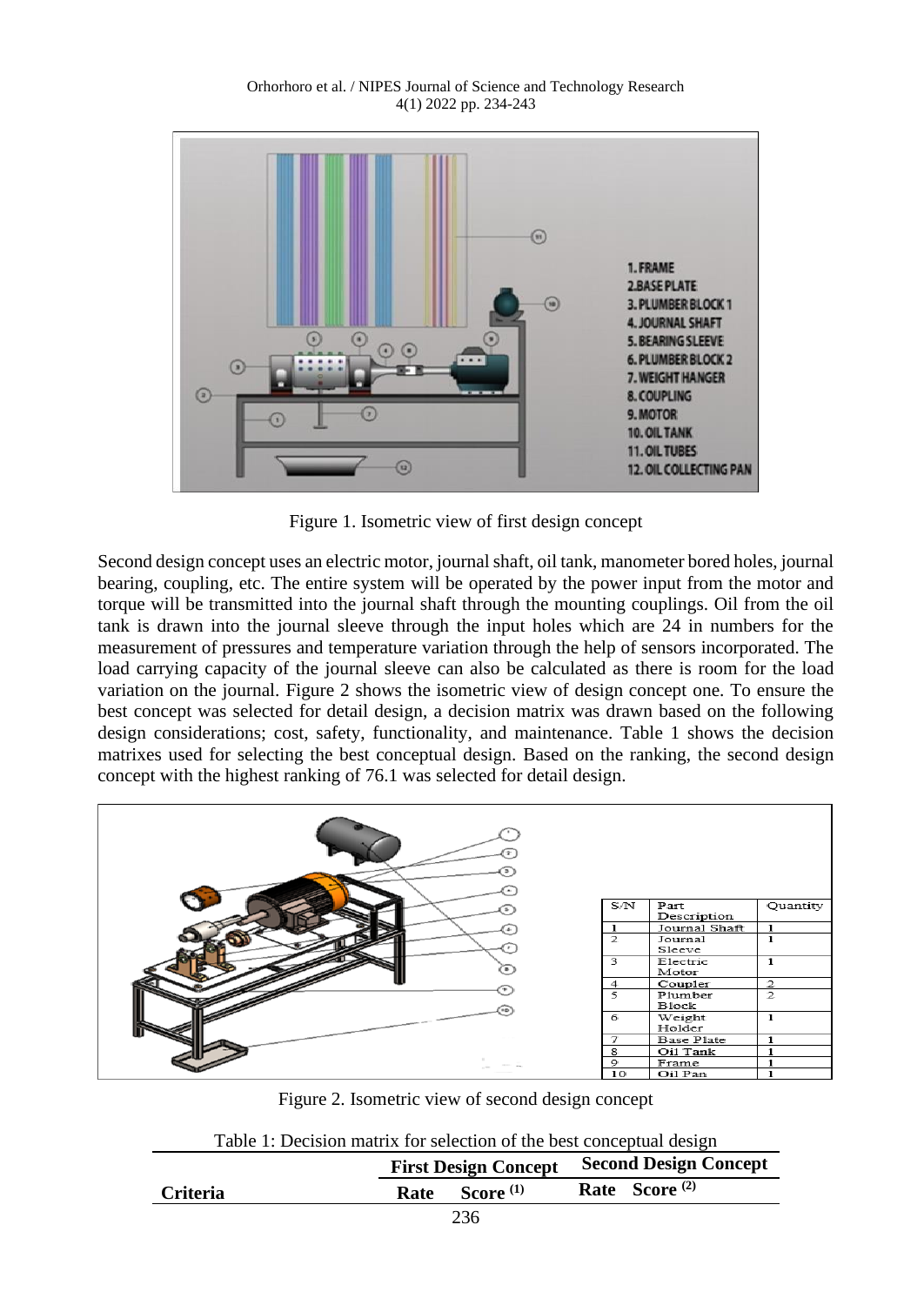| Orhorhoro et al. / NIPES Journal of Science and Technology Research |  |
|---------------------------------------------------------------------|--|
| $4(1)$ 2022 pp. 234-243                                             |  |

|                   | Weight |   |      |      |
|-------------------|--------|---|------|------|
| Functionality     | 3.5    |   | 24.5 | 28   |
| Safety            | 2.8    | n | 16.8 | 25.2 |
| Cost              | 2.2    |   | 15.4 | 15.4 |
| Manufacturability | 1.5    | 8 | 12.0 | 10.5 |
| Total             |        |   | 68.7 | 76.1 |

\*Weight Factors from  $1 - 4$  and Rating  $1 - 10$  \*Score=Rating x Weight

The exploded view of the machine is shown in Figure 3.



Figure 3. Isometric view of the journal bearing test rig

Based on the aforementioned design considerations that led to the selection of the best conceptual design; the following design specifications were drawn:

- i. 1hp will be required for the operation of the journal bearing test rig
- ii. A minimum force not greater 15 N will be for the operation of the journal bearing test rig
- iii. A minimum torque not greater than 3 Nm will required for the operation of the journal bearing test rig
- iv. A portable machine frame of area of not more than  $0.6 \text{ m}^2$ .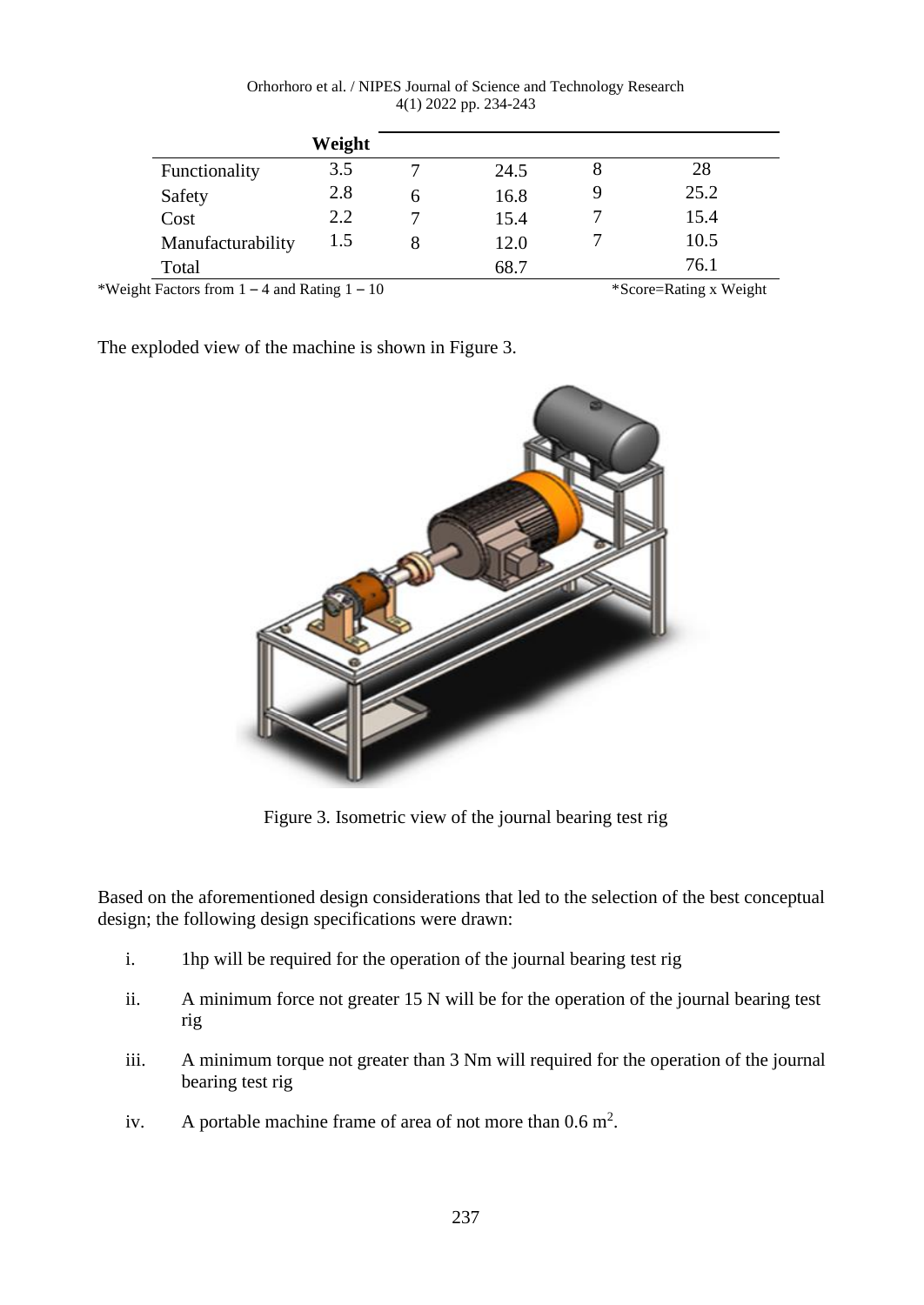The dimensioned view of the machine is shown in Figure 3.7. The machine frame has a composite shape of a rectangle. Therefore, the area of the machine frame was taken as area of a composite rectangle and it is given by Equation (1).

$$
A_{mf} = A_1 + A_2 \tag{1}
$$

The volume of journal sleeve is calculated as follow;

$$
V_i = \pi (R^2 - r^2)h\tag{2}
$$

The weight of the journal bearing is given by Equation (3),

$$
W = m \times g \tag{3}
$$

Also,

$$
m = \rho V \tag{4}
$$

The torque  $(\tau)$  was calculated using Equation (5)

$$
P = \tau \omega \tag{5}
$$

Figure 4 shows the dimensioned view of the shaft.



Figure 4. Dimensioned view of the bearing test rig shaft

Let;

 $\tau$  = Shear stress induced due to twisting moment, and

 $\sigma_b$  = Bending stress (tensile or compressive) induced due to bending moment.

According to maximum shear stress theory, the maximum shear stress in the shaft,

$$
\tau_{max} = \frac{1}{2}\sqrt{(\sigma_b)^2 + 4\tau^2} \tag{6}
$$

But,

$$
\sigma_b = \frac{32M}{\pi d^3} \tag{7}
$$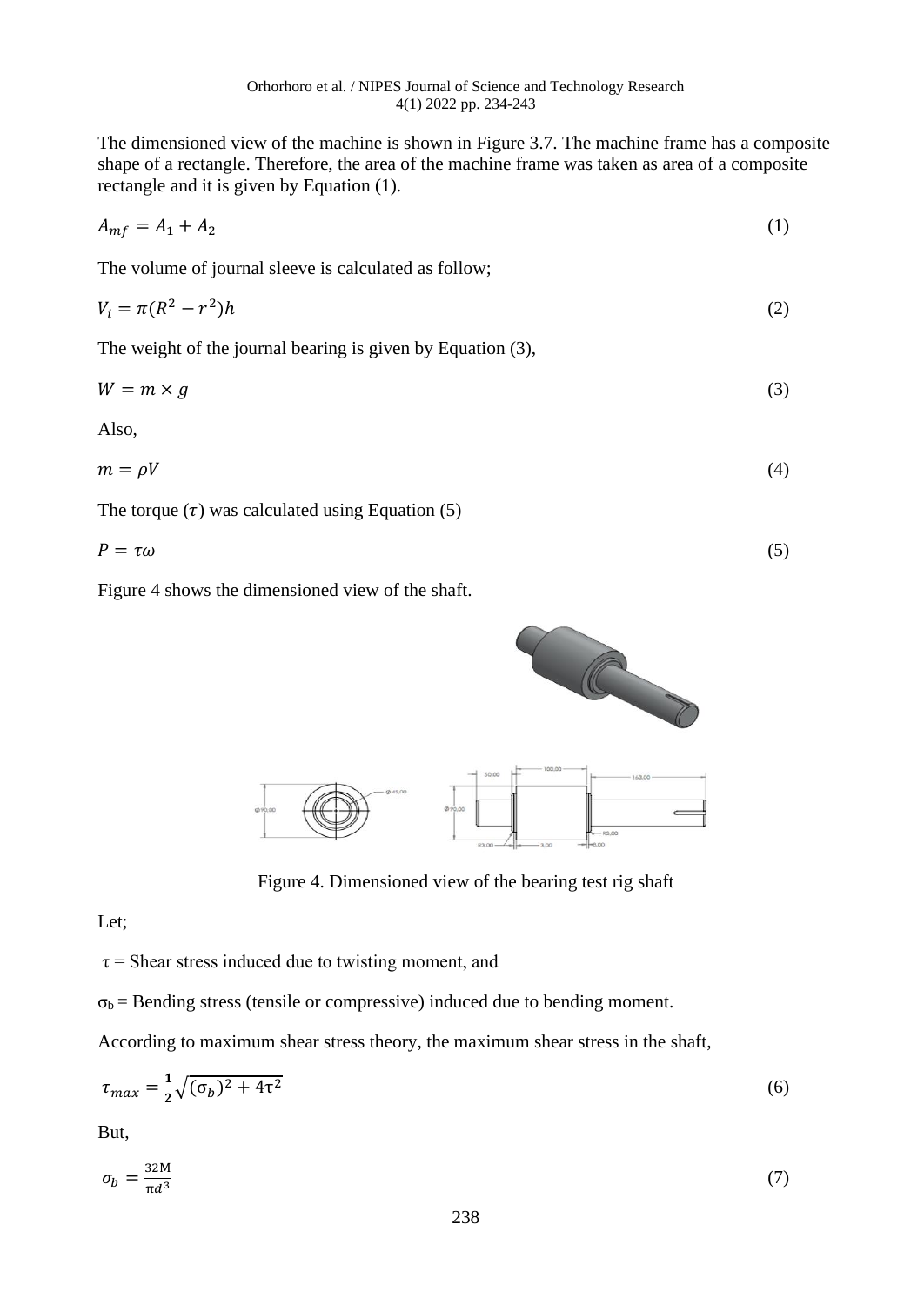$$
\tau = \frac{16T}{\pi d^3} \tag{8}
$$

Substituting Equation (8) and (7) into Equation (6)

$$
\tau_{max} = \frac{1}{2} \sqrt{\left(\frac{32M}{\pi d^3}\right)^2 + 4\left(\frac{16T}{\pi d^3}\right)}\tag{9}
$$

Thus,

$$
\tau_{max} = \frac{\pi d}{16} \left[ \sqrt{M^2 + T^2} \right] \tag{10}
$$

Also,

$$
\frac{\pi}{16} \times \tau_{max} \times d^3 = \left[\sqrt{M^2 + T^2}\right] \tag{11}
$$

$$
T_e = \left[\sqrt{M^2 + T^2}\right] \tag{12}
$$

The expression  $\sqrt{M^2 + T^2}$  is known as equivalent twisting moment and is denoted by Te. The equivalent twisting moment may be defined as that twisting moment, which when acting alone, produces the same shear stress  $(\tau)$  as the actual twisting moment. Figure 5 shows the picture of the fabricated journal bearing test rig machine



Figure 5. Picture of the fabricated journal bearing test rig machine

# **3. Results and Discussion**

The pressure distribution, at different rotating speeds, around the journal bearing was measured by the aid of manometer, installed all around the circumference of the bearing. The bearing pressure, coefficient of friction, heat generated, heat dissipated and amount of artificial cooling was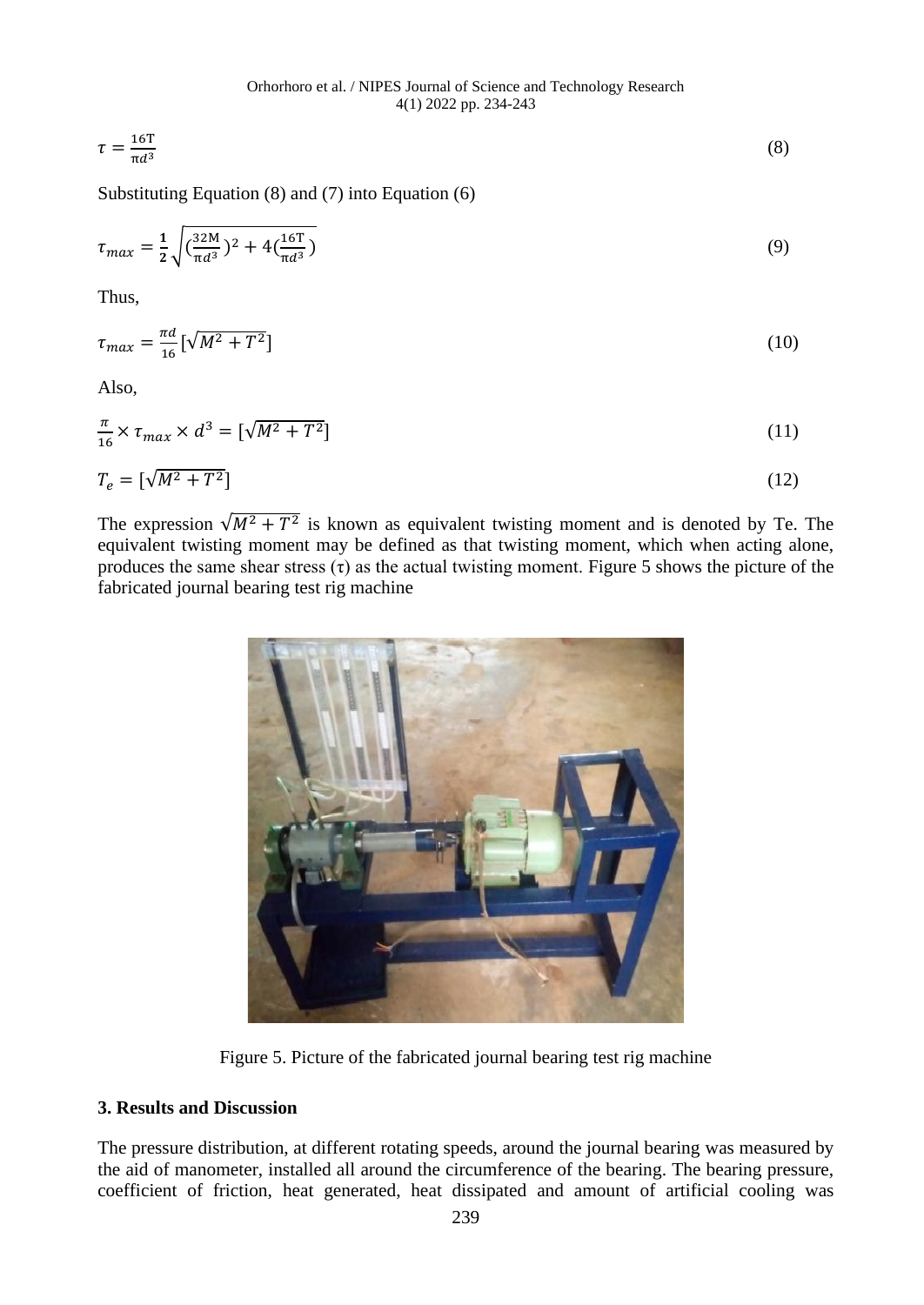determined using Equation (13) to equation (16). On carrying out an experimental study on the journal bearing using the test rig under consideration, it is important to check the consistency and validation of its derived results. Thus, the pressure distribution, at different rotating speeds, around the journal bearing, was measured by the aid of manometer and compared to the theoretical result of bearing pressure determined.

$$
P = \frac{F}{A} \tag{13}
$$

$$
H_g = f W_r \frac{\pi D N}{60} \tag{14}
$$

$$
f = 0.326 \left(\frac{\mu N}{\rho}\right) \left(\frac{D}{C}\right) + k \tag{15}
$$

$$
H_d = \frac{(\Delta T + 18)^2}{K} LD \tag{16}
$$

 $\Delta T = T_B - T_A = \frac{1}{2}$  $\frac{1}{2}(T_0 - T_A)$  = The difference between the bearing surface temperature T<sub>B</sub> and the temperature of the surrounding air T<sup>A</sup>

$$
\frac{\mu N}{P} = 30 \times 10^{-6}
$$
  
g = 9.81 m/s<sup>2</sup>  
 $\frac{D}{C} = 1000$ 

Figure 6 shows the results of comparative analysis of theoretical pressure with experimental pressure at different journal bearing speed. The outcome revealed that both pressures obtained are approximately equal. Thus, there is a good agreement between experimental and theoretical pressure results and this is an indication that the designed and fabricated journal bearing test performance was satisfactory and can be used in College of Engineering and other higher institution laboratory as a training apparatus. More so, it can also be used for commercial purpose. It was equally observed that the journal bearing speed is directly proportional to the generated pressure. Similarly, as the speed increased, the generated pressure increases as well. According to [13], an increase in speed generally increases the temperature of bearing thereby increases the pressure. Furthermore, the findings from this research work also agreed with the research work of [14], that reported that temperature, coefficient of friction increases with increasing load and rotational speed.



Figure 6. Graph of journal bearing speed against pressure generated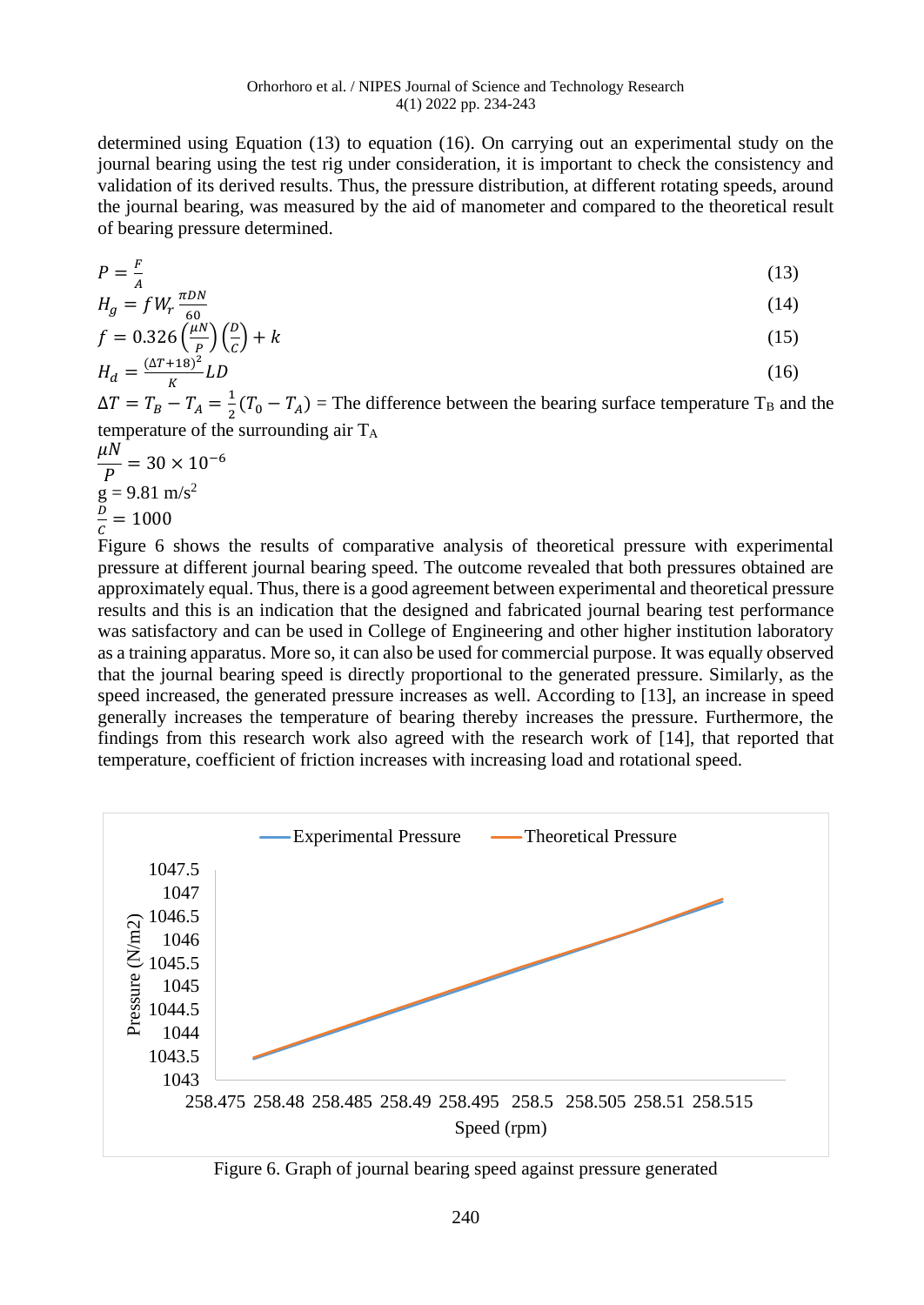Figure 7 shows the performance evaluation of heat produced as a result of variation in the bearing radial load, operating and ambient temperature, and the applied speed. It was observed that as speed increases, the heat generated, heat dissipated, and amount of artificial cooling increase as well. The heat dissipated, which is the amount of heat that is removed from the system is a critical parameter that requires continuous monitoring. More so, zero heat dissipation or a drop in rate of heat dissipation as against the rate of the heat generation will leads to rise in the bearing operating temperatures, thereby increasing the hardness of bearing ring. As such, the sliding element decrease, thus, resulting in a plastic deformation, lubricant deterioration, heat imbalance failure, and eventual breakage of the bearing components. Also, according to [15], thermal changes significantly affect the bearing performance as lubricant viscosity is a strong function of temperature. Moreover, excessive rise in temperature can cause oxidation of the lubricant and, consequently, leads to failure of the bearing. However, as depicted in Figure 7, sufficient heat is dissipated from the bearing test rig, thus minimal amount of artificial cooling required. This again is an indication of a better design and thus, confirming the functionality and reliability of the designed and fabricated test rig system.



Figure 7. Graph of speed against heat values

The theoretical pressure was calculated using Equation (13) and the experimental pressure distribution measured with the aid of manometer, installed all around the circumference of the fabricated journal bearing test rig. Five different tests were carried out using the measured journal bearing parameters such as diameter, length and the weight of the journal. The calculated theoretical values and experimental pressure distribution readings at each test were measured and the average values calculated. Figure 8 shows the comparative analysis of the average values of theoretical and experimental pressure. The average value of results of experimental pressure were found to be approximately the same with theoretical pressure as depicted in Figure 8.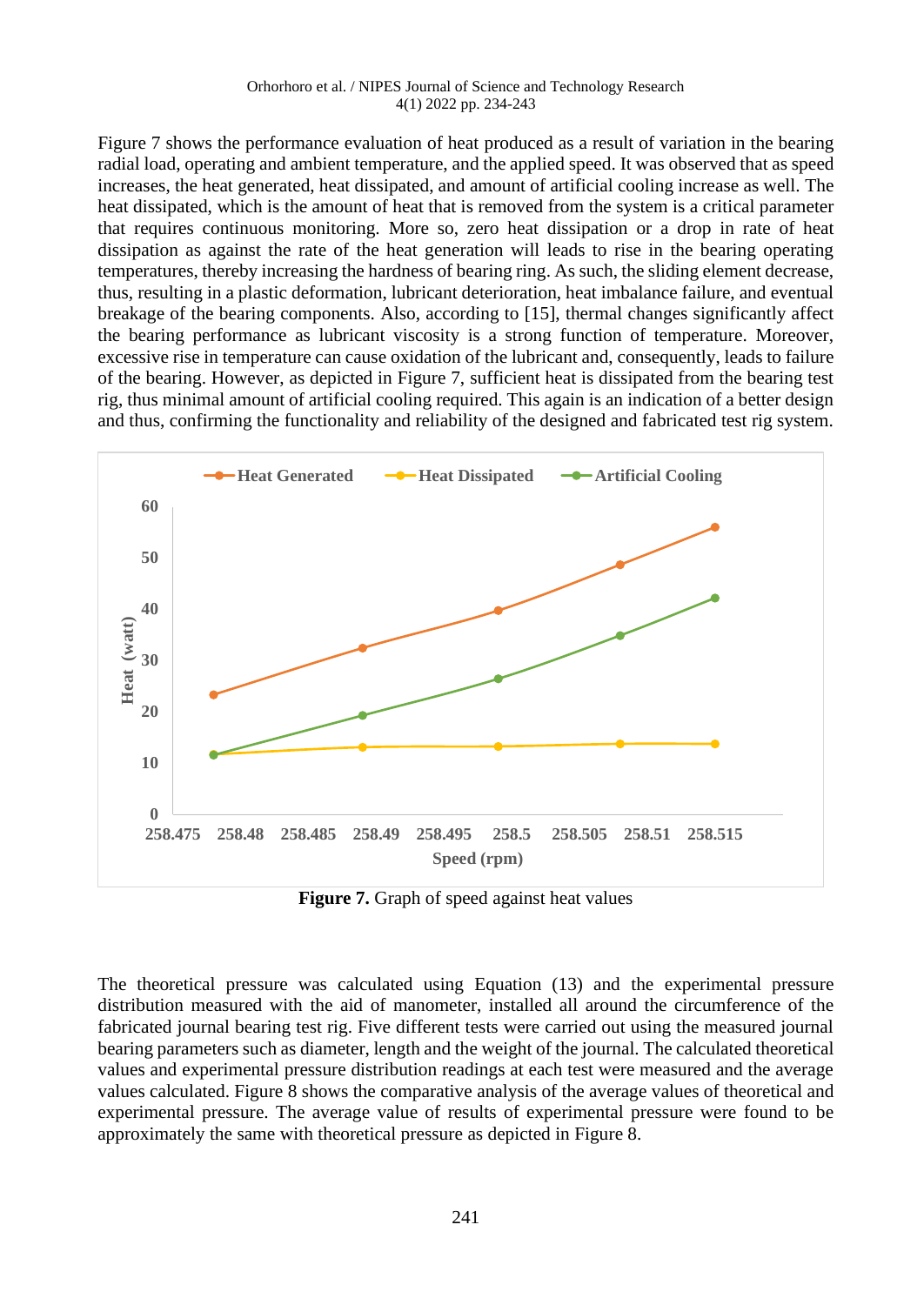

Figure 8. Comparative analysis of average experimental and theoretical pressure

# **4. Conclusion**

A journal bearing test rig for pressure and temperature variation evaluation was successfully design and fabricated. Test performance was carried out on the fabricated machine. Analysis was carried out on the rotational speed, pressure variation, temperature variation due to heat generated, heat dissipated, and amount of artificial cooling. The journal bearing test rig was tested for different speeds and the results of experimental pressure were found to be harmonious with theoretical pressure. Besides, sufficient amount of heat is dissipated from the test rig, thus, minimal amount of artificial cooling is required. More so, the machine performance was satisfactory and the machine can be used for demonstration purpose in higher institution, locally and industrially in small scale.

# **Nomenclature**

| A <sub>1</sub> | Area of small rectangle $(m^2)$ |
|----------------|---------------------------------|
| A <sub>2</sub> | Area of big rectangle $(m^2)$   |
| $A_{\rm mf}$   | Area of machine frame $(m2)$    |
| Ð              | Journal diameter                |
| Exp.           | <b>Experimental Pressure</b>    |
|                | Journal coefficient of friction |
| g              | Acceleration due to gravity     |
| h              | Required height                 |
| $H_d$          | Heat dissipated                 |
| H <sub>g</sub> | Heat generated                  |
| L              | Length of journal               |
| m              | Mass of journal bearing         |
| N              | Journal speed                   |
| P              | Power                           |
| r              | Inner radius (m)                |
|                |                                 |